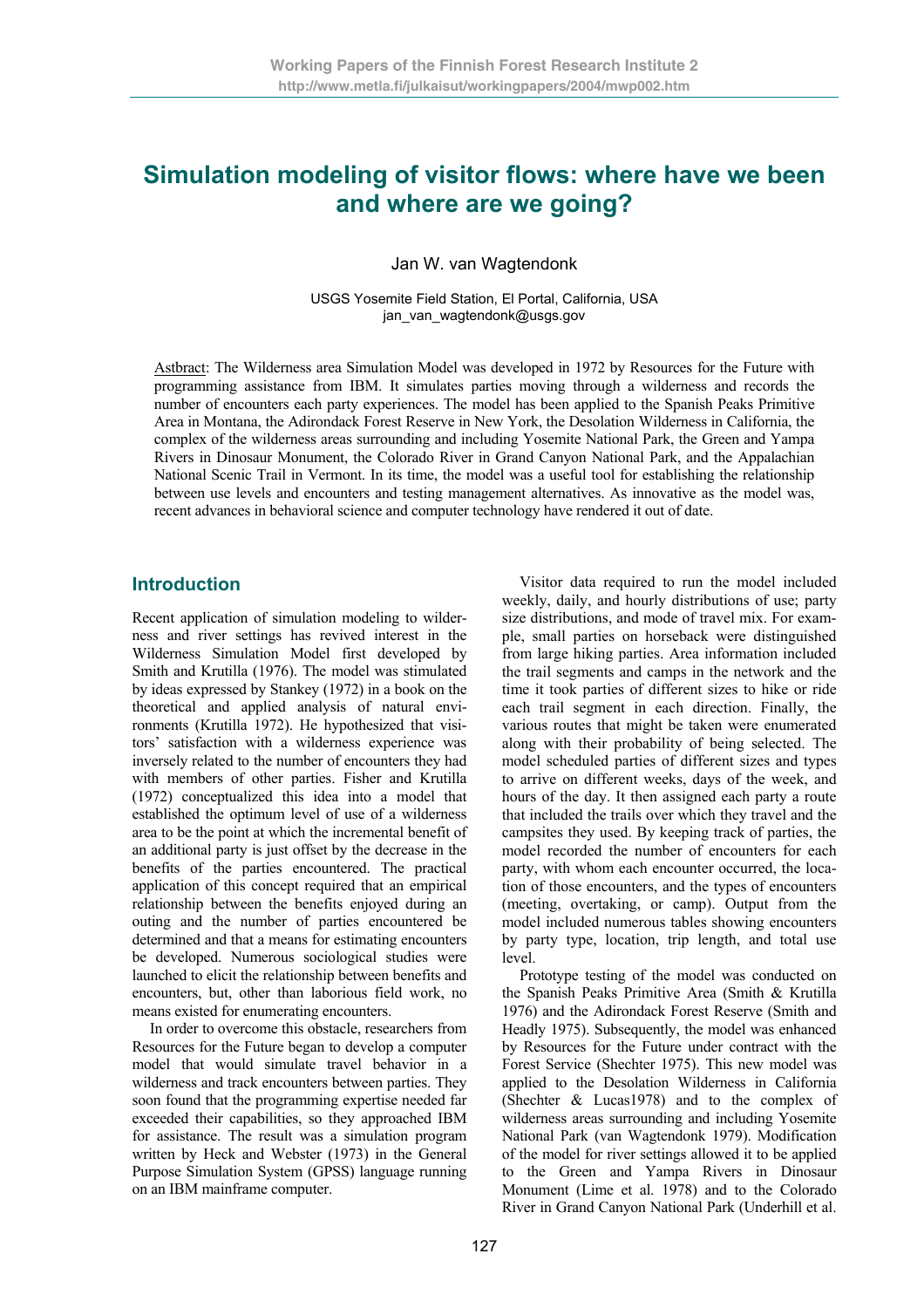1986). A final application of the model to a trail system was done by Potter and Manning (1984) on the Appalachian National Scenic Trail in Vermont.

### **Spanish Peaks Primitive Area**

Smith and Krutilla (1976) were the first to apply the Heck and Webster (1973) model to a field area. They used the Spanish Peaks Primitive Area, now a 63,300-acre (25,320-ha) unit of the Lee Metcalf Wilderness Area, located in the southwest corner of Montana, USA, just northwest of Yellowstone National Park (Figure 1). The area was administered by the Gallatin National Forest. Data collected by the Forest Service in 1970 and 1971 were used to initialize the model and develop different simulation scenarios. Examination of USGS and Forest Service maps identified eight trailheads, 79 trail segments, and 34 campsites. Diaries and sketch maps from some 400 parties were used to determine arrival patterns, party sizes, modes of travel, routes, and route selection probabilities by mode of travel. Onehundred-four unique routes of various lengths were identified, with up to six nights of stay. Segment travel times were derived by applying results from a previous study (Cunningham 1971) and through discussions with users and wilderness staff.

The base case simulation was run with 177 hiking parties and 48 riding parties entering during a fourweek period (Smith & Krutilla 1976). Hiking parties had a total of 390 encounters with other hiking parties and 112 trail encounters with riding parties, while riders recorded an additional 32 encounters with other riding parties. Hikers had 60 total camp encounters, while riders had 20 camp encounters.

Smith and Krutilla (1976) validated the model by having managers familiar with the Spanish Peaks judge the reasonableness of the inputs and the outputs and by looking at the variance of the outputs. Sensitivity analyses using 10 replications each of nine different scenarios showed that the model was relatively insensitive to variation in travel times, that



Figure 1. The Spanish Peaks in the Lee Metcalf Wil-<br>derness Photo courtesy of Pyan Turner derness. Photo courtesy of Ryan Turner.

use levels were directly related to encounters, and that evenly distributing arrival patterns reduced encounters. Based on these analyses, the model was considered valid, although further testing was recommended.

### **Adirondack Forest Reserve**

Smith and Headly (1975) conducted a limited application of the simulator to the West Canada Lakes Wilderness Area in the Adirondack Forest Reserve in 1974. Interviews with 76 people in 22 hiking parties were used to develop the base case scenario. During a four-week simulation period, these parties had an average of 2.2 trail encounters per day. Even with such a small sample, the study showed that there was a linear relationship between total use level and mean encounters.

# **Desolation Wilderness**

As a result of the Spanish Peaks experiment, Smith and Krutilla (1976) suggested that a large-scale field test be conducted. The Forest Service contracted with Resources for the Future to conduct such a test on the heavily used Desolation Wilderness in California. A workshop was convened in Missoula, Montana, in 1974 to gather information and to plan for the Desolation application. In attendance was a team of scientists from Resources for the Future, the Forest Service, and Yosemite National Park, as well as field personnel from the Desolation Wilderness and Region Five of the Forest Service.

The Desolation Wilderness is located in the Sierra Nevada of California east of Lake Tahoe. The 63,475-acre (25,390-ha) wilderness was originally established as a primitive area in 1930 and was designated as a wilderness area in 1969. The wilderness is managed by the El Dorado National Forest and the Lake Tahoe Basin Management Unit. Visitor use was over a quarter million visitor-days in 1975 and continues to be heavily used today.

The workshop participants suggested model modifications to the model. These included the ability to track visible encounters that occur when two parties are close enough to see each other but are not occupying the same trail or campsite, additional output tables on camp and trail use levels, the ability to simulate large numbers of parties for extended period of time in complex trail networks, and the ability to set probabilities for trailhead selections before routes are selected. The visible encounter suggestion was based on my personal experience of settling into camp only to be passed by a large group of hikers on their way to my next day's destination. Because trailhead quotas are one alternative that mangers can use to regulate use, I also felt that it was important to be able to simulate various trailhead allocation patterns. All of these suggestions were incorporated into a new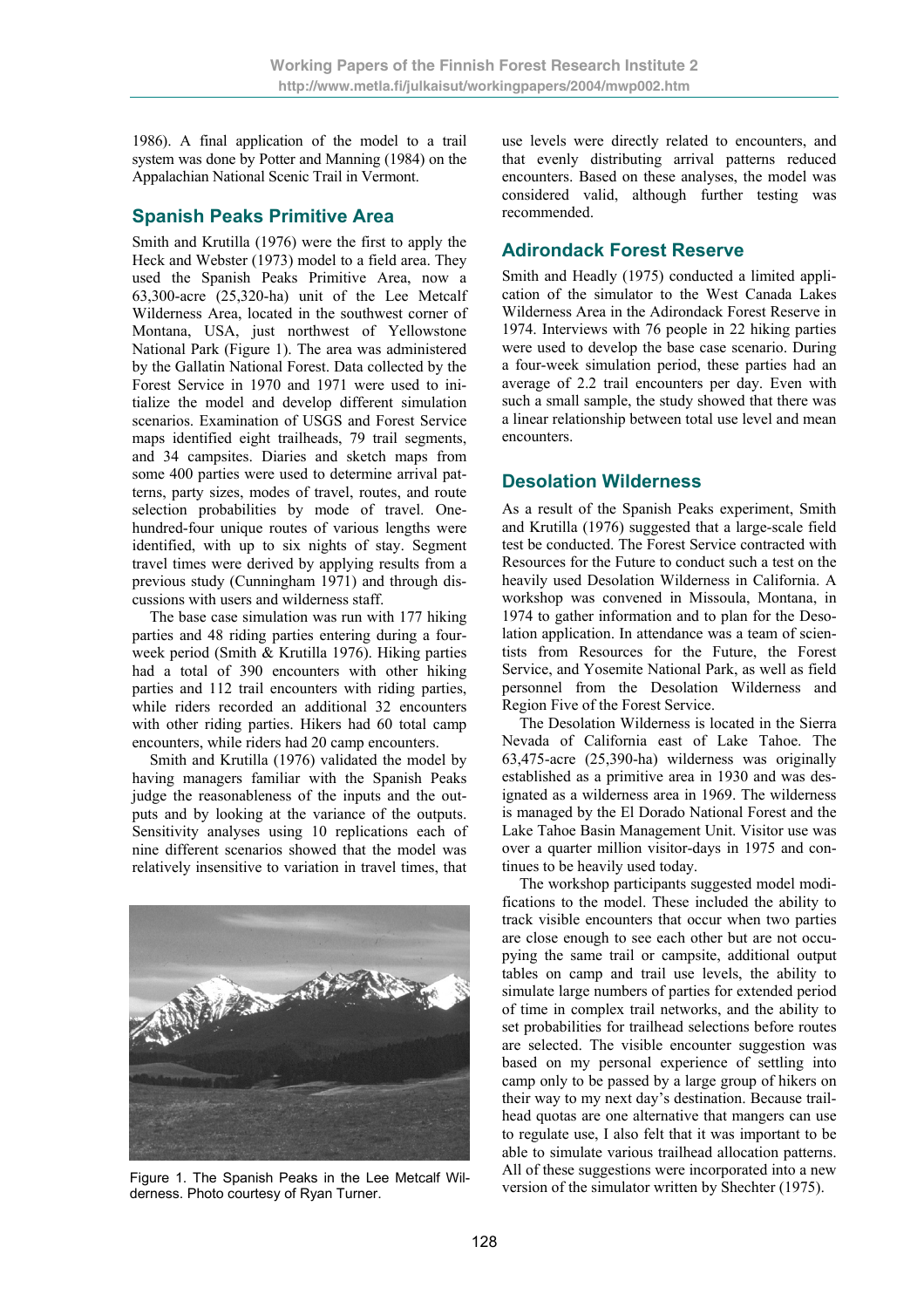The team helped gather use data from mandatory wilderness permits, trip map-diaries returned by 4,400 visitors, and new field surveys (Shechter and Lucas 1978). These sources provided information on arrival patterns, hiker-rider ratios, party sizes, trails and campsites, routes, travel times, and trailhead and route selection distributions. Ninety-nine percent of parties were hiking parties and most of them (38 percent) arrived on Friday or Saturday. A review of existing maps showed 16 trailheads feeding a network of 111 miles (178 km) of trails, 286 trail segments, and 125 campsites. Out of this network, the groups used 797 unique routes. All of these data were laboriously encoded by the team on punch cards and incorporated into the model deck that was then taken to the U. S. Mint computer in San Francisco to be run at night.

Thirteen different scenarios were run on the model depicting various use levels and trailhead allocation patterns (Shechter & Lucas 1978). The base case simulated 1,400 hiking parties per week using arrival patterns and route selections as recorded in the visitor diaries and travel times from the field survey. The average number of trail encounters per party-day for these parties was 10.8, and the average number of camp encounters per party-night was 6.4. When use was increased or decreased by 25 percent and 50 percent, both types of encounters changed proportionally; for example a 50 percent increase in use resulted in roughly a 50 percent increase in trail and camp encounters. Regressing camp encounters per partynight over party-nights yielded a strong linear relationship (Figure 2).

Total use for eight scenarios that dealt with different trailhead selection patterns ranged from 1,278 parties to 667 parties. The highest use occurred when trailhead quotas were implemented for only the five most heavily used trailheads as prescribed in the wilderness management plan. The lowest use occurred when the heavily used trailheads were limited to 10 parties per day and the lightly used trailheads to 5 parties per day. Trail encounters for these two scenarios ranged from 9.1 to 3.5 per party-day, while camp encounters ranged from 5.6 to 3.1 per party night. The scenario that allowed 10 parties per day to enter all trailheads had 10.8 camp encounters per-



Figure 2. Encounters per party-night for the Desolation Wilderness.

night even though total use was only 1,120 parties. This resulted from an increase in longer trips being taken from lightly used trailheads and a decrease in short trips taken from heavily used trailheads.

Shechter and Lucas (1978) concluded that the simulator had great potential for application to actual management situations. The combination of managers and scientist on a team to gather the data and develop and test scenarios proved useful and realistic. Output from the simulator provided an accurate picture of use and encounters that could not be obtained by other means, replacing guesses and intuition. In addition, it was felt that an indirect benefit of the simulator derived the information required to run it; data about the area and its use would be valuable for making management planning decisions.

#### **Yosemite National Park**

Simultaneous with the effort to apply the simulator to the Desolation Wilderness, scientists and managers at Yosemite National Park began assembling the necessary information to run the simulator (van Wagtendonk 1979, 2003). The Yosemite Wilderness was designated in 1984 and encompasses 704,638 acres (281,855 ha) of the park (Figure 3). Contiguous wilderness areas include the 112,227-acre (44,891-ha) Emigrant Wilderness on the Stanislaus National Forest, the 48,601-acre (19,440-ha) Hoover Wilderness on the Toiyabe and Inyo National Forests, and the 93,958-acre (37,583-ha) Ansel Adams Wilderness on the Inyo and Sierra National Forests. There are 55 trailheads that lead to 695 miles (1,112 km) of trail and 375 traditional campsites in the Yosemite Wilderness. An additional 46 trailheads feed 416 miles (666 km) of trail and 197 campsites on Forest Service wilderness areas adjacent to the park. Use peaked in the Yosemite Wilderness in 1975 when nearly 219,000 visitor-nights were recorded (van Wagtendonk 1981). Approximately four percent of the use in Yosemite originates on adjacent Forest Service wilderness.

Wilderness use in the Yosemite complex has been regulated through the use of wilderness permits since



Figure 3. Matterhorn Canyon in the Yosemite Wilderness. Photo courtesy National Park Service.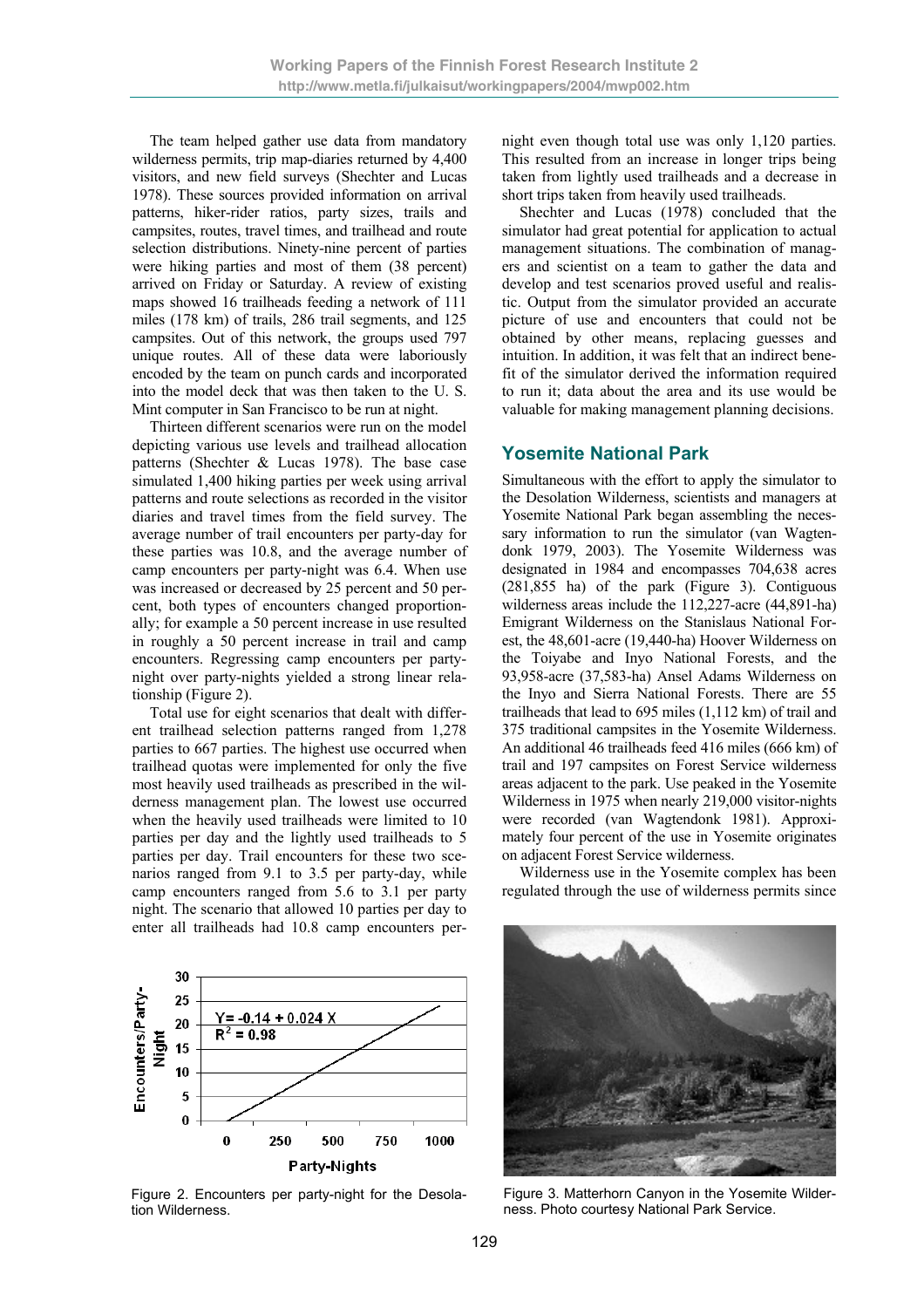1971. Because most of the information needed to run the simulator is recorded on the permits, it was decided to use permits as the primary data source (van Wagtendonk 1978). Party size, mode of travel, arrival patterns, and the zones through which a party plans to travel are all easily obtained from the permit. Zone information was converted into routes using methods described by van Wagtendonk (1978). Permits avoided the costs associated with visitor surveys and allowed all routes actually recorded to be simulated rather than just a sample of possible routes. The validity of the information on the permits and the travel behavior of parties that do not get permits was also determined. In Yosemite, van Wagtendonk and Benedict (1980a) found that 92 percent of the parties had permits and that 62 percent of them made changes to their trips. The average trip was shortened by one-half day and spatial changes were common.

A special study was conducted in Yosemite to determine trail travel times for parties on one-mile trail segments (van Wagtendonk & Benedict 1980b). It took an average of 34.8 minutes for backpacking parties, 36.4 minutes for day hiking parties, and 27.3 minutes for horse riding parties to travel all of the sample trail segments. Party size was not significant for all three types of parties, and slope-direction class was significant for only backpacking parties. For these parties, average times for uphill travel were greater than downhill travel, and time increased as slope increased. These data were used as input to the simulator.

Modifications to the simulator made for the Desolation Wilderness allowed the Yosemite study to focus on trailheads, campsite encounters, and campsite use levels. The decision to concentrate on campsites was based on work by Absher and Lee (1981) that indicated that the sociological effect of trail encounters depended more on the behavior of the encountered party and the location of the encounter than on the number of encounters (Figures 4 and 5). A single encounter with an ill-behaving party could have much more impact than meeting numerous parties exhibiting acceptable behavior. In areas where people expected to meet others, the impact of an encounter was less than in areas where they were not expected. Trailhead quotas were selected by Yosemite managers as the preferred method for rationing use because external controls allowed maximum freedom to visitors consistent with wilderness experience and resource constraints (van Wagtendonk & Coho 1986).

The 20,000 wilderness permits issued in 1973 were used for the base case simulation because travel behavior that year was not limited; use in subsequent years might have been affected after use limits were imposed (van Wagtendonk 1981). Two use levels and two trailhead allocation patterns were examined and compared to the base case. The use levels were a 50 percent increase from the base case and a 50 percent decrease. The first trailhead allocation scenario was based on daily entry quotas derived from a computer program called QUOTA (van Wagtendonk & Coho 1986). The program compared actual levels of use levels in zones to desired levels and reallocated entries until no zone exceeded its limit Desired zone use limits were based on van Wagtendonk (1986). The second trailhead scenario rounded the daily quotas up to the nearest number divisible by five.

Across all runs, the relationship between camp encounters per party-night and party-nights was positive and linear (Figure 6). The resulting number of encounters was less than half that predicted for the Desolation Wilderness. Two reasons accounted for this difference. First, a greater number of trailheads gave visitors more opportunities to disperse and, consequently, experience fewer encounters per partynight. Second, the wilderness permits provided thousands of potential routes compared to only hundreds from the diaries used for the Desolation Wilderness. This diversity of routes dispersed parties during the simulations, resulting in fewer encounters per partynight.

Trailhead entries for the base case scenario ranged from one person per day through the most lightly



Figure 4. Encounters with others is a matter of personal choice. Some prefer to experience wilderness alone. Photo by Jan W. van Wagtendonk.



Figure 5. Others are willing to tolerate a greater numbers in the same setting. Photo courtesy of National Park Service.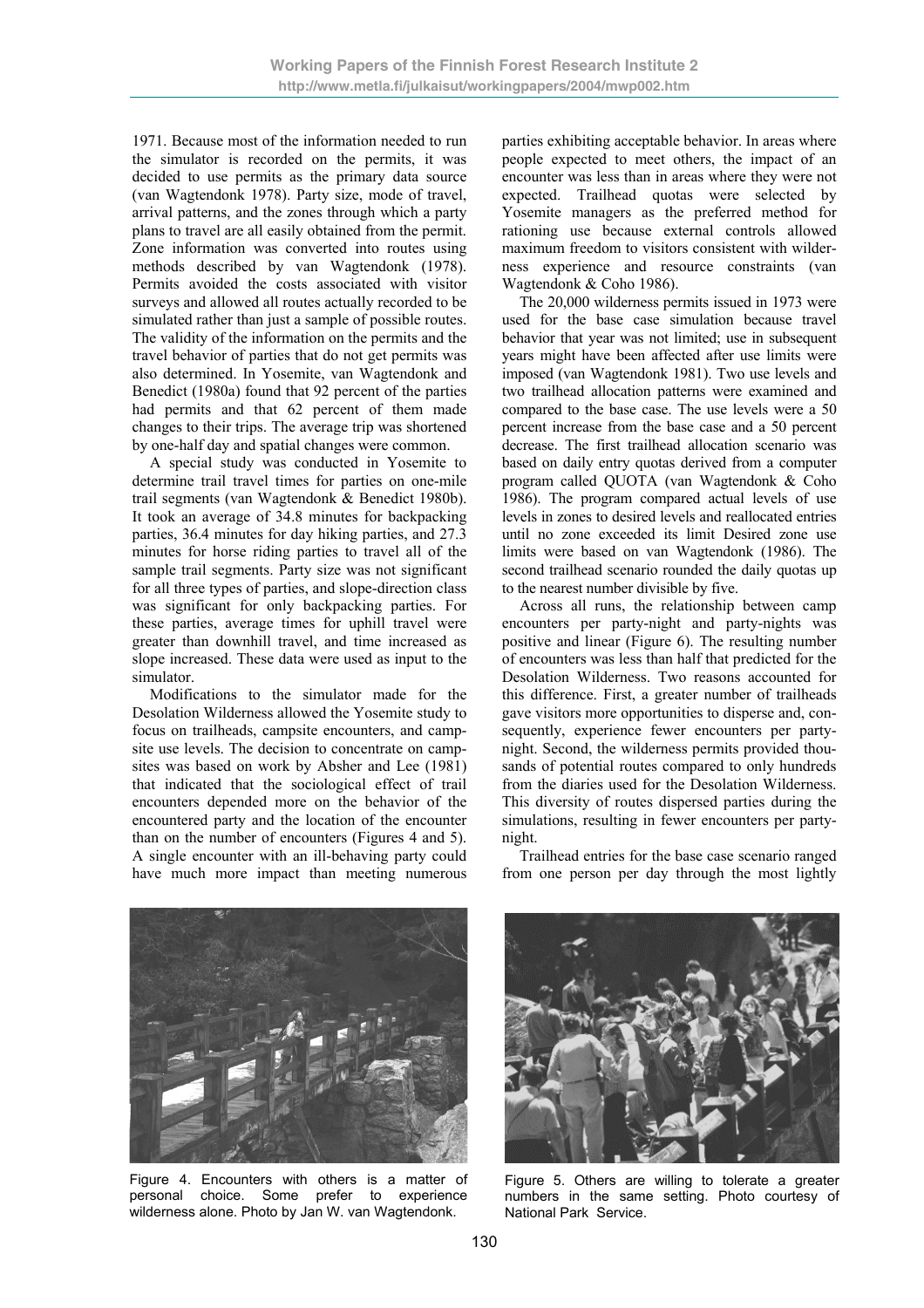

Figure 6. Encounters per party-night for the Yosemite Wilderness complex.

used trailheads to over 100 people per day through three of the most popular trailheads. The scenarios based on the trailhead quotas reduced the peaks both temporally and spatially but did result in increased encounter levels in the more sparsely used areas. These results were similar to the results from the Desolation Wilderness as would be expected when use is dispersed.

Combined with the trailhead quota program, the simulation results provided the information needed by managers to implement quotas for the Yosemite complex of wilderness areas. In that sense, the simulator was a success. However, the cost of running simulations on a remote mainframe computer exceeded US\$ 1,000 per scenario, limiting the feasibility of further experiments.

#### **Dinosaur National Monument**

Rivers present unique situations for simulating wilderness use. A river represents a single trail with only a few entry and exit points, there is only one direction of travel, and travel times are similar because they are determined by the flow. The first application of the simulator to a river was by McCool et al. (1977) on the Green and Yampa Rivers in Dinosaur National Monument in Utah. They chose these rivers because the problems and issues there were representative of those experienced on other rivers in the US, and much of the information necessary to run the model was available.

The Green River runs for 53 miles (85 km) through the monument and is joined there by a 43 mile (69-km) segment of the Yampa River. Each river has one primary launch site, and there are three access points below their confluence. Twelve developed campgrounds and 14 primitive campsites are designated along the rivers. Parties wishing to float the rivers apply for reservations and are assigned launch dates and campsites (McCool et al. 1977). In 1973, a seasonal use limit of 17,000 people was implemented. Most of the information necessary to run the simulator was available from records kept by the National Park Service. Diaries from sample

parties provided information on travel times and routes for private and commercial trips by group size. From these data, detailed travel behavior including lunch stops, stops to scout rapids, and hikes up side canyons were included in the routes.

A one-week period in June 1975 when 44 parties launched trips was chosen for the simulation. In addition to the base case, six different scenarios were run for increasing the number of parties, redistributing launches over the days of the week, and adding or eliminating campsites (Lime et al. 1978). Occupancy rates at one heavily used campsite and overall encounter rates in camp and on the river were the focus of the experiments. Increasing use had a proportional effect on both camp encounters and river encounters and reduced the number days and nights without encounters. Redistributing daily launches increased use at the heavily used site slightly but did not appreciably change encounter rates. Adding new campgrounds and closing others had little effect on encounters but did shift use from the heavily used site to the new sites.

Lime et al. (1978) concluded that the simulator was useful as an aid to river planning and management. In particular, simulating the effect of different launch dates and times allowed managers who have control over access points the ability to see the effects of those actions before implementing them. Lime et al. (1978) recommended that efforts be made to monitor and evaluate the resulting use patterns if the model is to used to test management policies.

# **Grand Canyon National Park**

The Colorado River runs through Grand Canyon National Park in Arizona for 255 miles (360 km) from Lees Ferry in Utah to Diamond Creek in Arizona (Figure 7). Underhill et al. (1986) adapted the wilderness use simulation model for application to the Colorado River. They used National Park Service records, trip logs kept by rafters, river patrol records, and their own records to develop the input data for the model. Trip itineraries from 1984 for oar boats and motorboats were based on actual frequencies of use for the 199 river segments, 110 stopping points, and 141 campsites. A computer program took these data, calculated routes, and coded them for input to the simulator. Like the Yosemite example, this method provided a myriad of possible routes rather than a limited set based on trip diaries. Forty-eight routes were generated for the 29 parties that launched each week of the five-week simulation period. Of these parties, 18 were commercial motor trips, six were commercial oar trips, and four were private oar trips.

Use and encounter levels were evaluated for the base case and five scenarios that varied the mix between oar boats and motor boats, the total number of boats, and the launch schedule (Underhill et al. 1986). Because the Park Service was considering phasing out motorboats, two of the scenarios were for different number of oar boats only. Two more sce-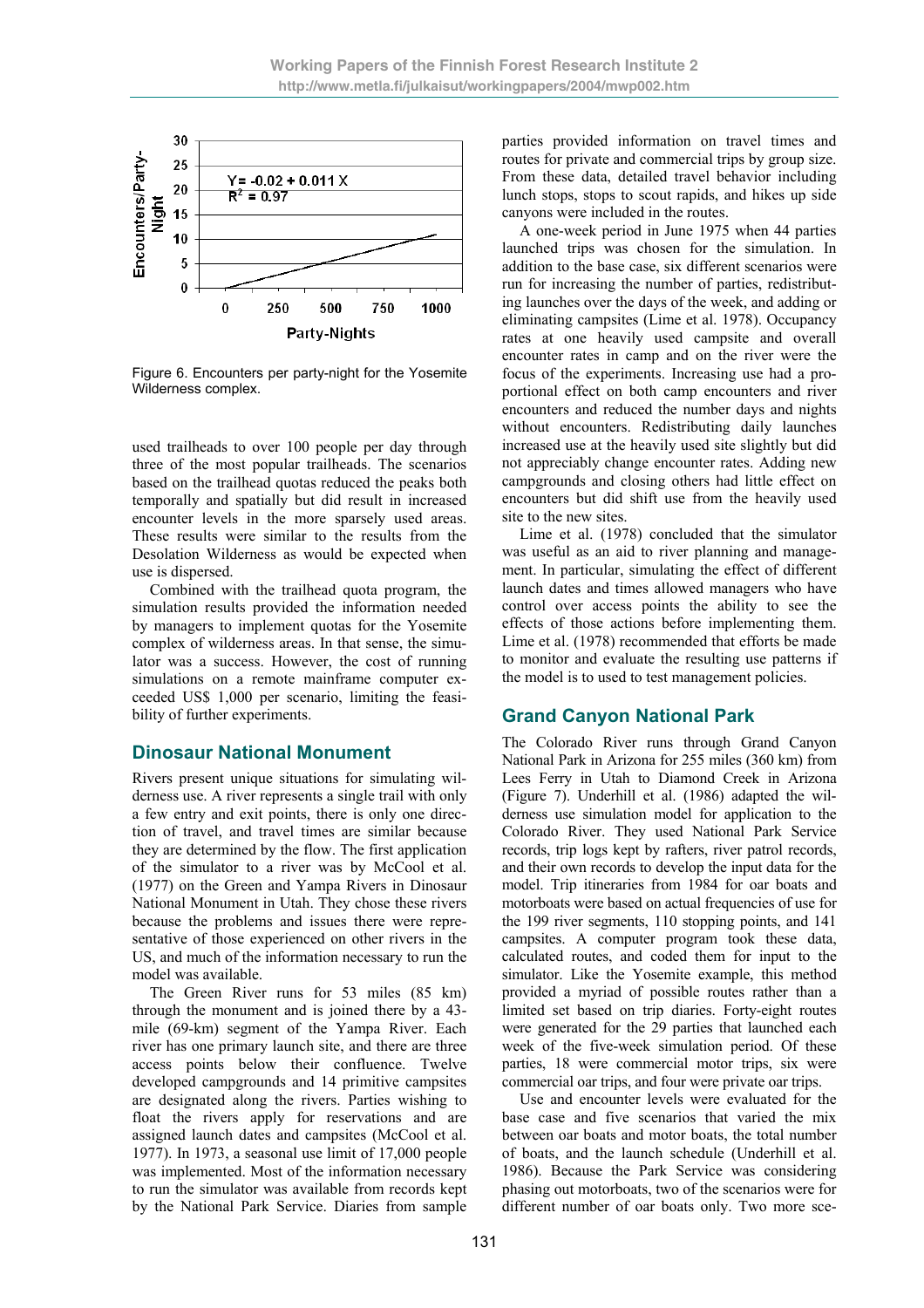

Figure 7. The Colorado River in Grand Canyon National Park. Photo courtesy of the National Park Service.

narios increased use for both oar boats and motorboats and changed the ratio between the two types of boats. The fifth scenario evenly distributed launches over days of the week and hours of the day. The relationship between number of parties per week and encounters was linear with each party averaging approximately 0.5 encounters per day. Changing launch days and times to an even schedule decreased encounters by 25 percent. Interestingly, the scenarios with only oar boats resulted in more visitor days of use because these trips took longer to float the canyon. Underhill et al. (1986) felt that the model was useful for predicting changes in the use of sensitive areas and the encounter rates between parties. Their modification for deriving itineraries provided a realistic suite of routes at a reduced cost.

Borkan and Underhill (1989) used the simulator to study the impacts of flow releases from the Glen Canyon Dam on Colorado River raft trips in the Grand Canyon. In this case they modified the time it would take to float the various segments on the river given different flow releases. Flow rates were determined by the Streamflow Synthesis and Reservoir Regulation Model developed by the U. S. Bureau of Reclamation. Oar boat and motorboat parties had their travel times changed as flows in two ways: the time it would take to float a segment and the delay time at rapids due to low water. Five flow alternatives were tested with the model: 1) variable releases from month to month with no daily or weekly fluctuations, 2) wide fluctuations consistent with maximum power production, 3) higher minimum and lower maximum flows than alternative two, 4) steady flows during the rafting season with fluctuations the rest of the year, and 5) low winter flows and higher summer flows with moderate fluctuations.

The conclusions were that that higher flows allowed more time at attractions sites, that low flows increased delays at rapids, and that an increase in the number of parties increased the encounter rates (Borkan & Underhill 1989). This study showed that the simulator was useful for evaluating different management alternatives beyond the normal scope of wilderness managers.

#### **Appalachian National Scenic Trail**

The Appalachian National Scenic Trail traverses 2,160 miles (3,456 km) in 14 states from Georgia to Maine. From a simulation stand point, a linear trail system is similar to a river except that movement is in two directions rather than one. Potter and Manning (1984) applied the simulator to a heavily used 63 mile (101 km) section of the Appalachian Trail in Vermont. Access to this is through five roads and ten maintained side trails. There are three heavily used camp areas by ponds and 16 primitive shelters. Data for the simulator were obtained in the summer of 1979 from a sample of hiking parties stratified by trailhead use levels. A questionnaire and map diary were used to determine party characteristics, entry points, arrival and departure patterns, and routes including campsites and rest stops.

Simulation of actual use of 550 parties during a two-week period resulted in an average of 3.3 trail encounters per party-day and 2.3 camp encounters per party-night (Potter & Manning 1984). Management scenarios included evenly distributing entries over access points, evenly distributing entries over days of the week, and reducing use by 100 parties. Potter and Manning (1984) felt that temporal and spatial redistributions of use were more effective than decreasing overall use for reducing trail and camp encounters. They also concluded that camp encounters appeared to a more limiting factor than trail encounters.

Manning and Potter (1984) used the Wilderness Use Simulation Model as a teaching tool in a recreation class at the University of Vermont. Their experience showed that the model reduced the complexity of the system under study, allowed students to devise and test various management strategies, and provided the opportunity for students to become familiar with actual parks and wilderness areas.

# **Future Applications**

The Wilderness Use Simulation Model has proven its usefulness in applications from simple, linear river systems to large, heavily used wilderness areas. All of these studies showed that trail and camp encounters are directly related to total use levels; management alternatives that reduce use will lead to reduced encounter levels. In addition, the model was effective for evaluating the temporal and spatial effects of various trailhead allocation patterns that were then applied to a complex of wilderness areas in California. Equally effective was a test of the impact of fluctuating dam releases on encounters and use levels in the Grand Canyon.

Recent advances in computer technology and behavioral science have rendered the wilderness use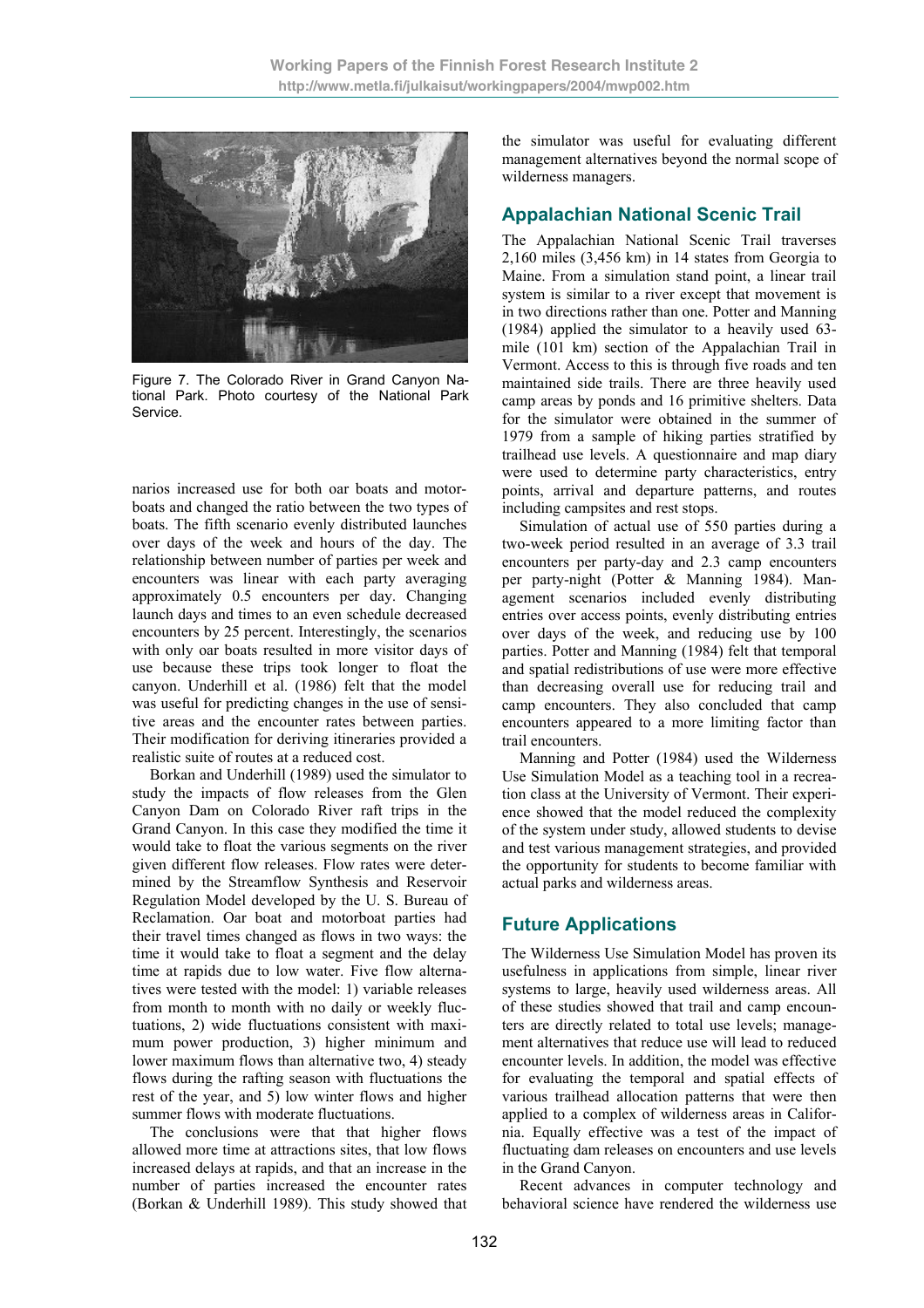simulation model out of date. As early as 1985, Rowell (1986) presented a version of the model that ran on a personal computer. That model had the capability to be used interactively and geographically display outputs. It does not appear that it was ever applied on the ground, and, since it was written in the Pascal, it probably will not be. The concepts developed by Rowell (1984) have been incorporated into newer models, however.

Wang and Manning (1999) used an object oriented dynamic simulation package to model carriage road use in Acadia National Park in Maine. Lawson et al. (2002) applied the same model to simulate user encounters at Arches National Park in Utah. A geographic information system was used to derive routes for the model, but graphical output was not part of the model. Gimblett et al. (2000) combined objectoriented technology with geo-referenced temporal data to dynamically simulate visitor behavior in a heavily used natural setting in Sedona, Arizona. Output from the simulator can be displayed in graphs and as two-dimensional or three-dimensional maps. Using the same autonomous agent-based model, Daniel and Gimblett (2000) simulated river trips on the Colorado River in the Grand Canyon. Gamblett et al. (2002) plan to apply their model to derive patterns of dispersed use in the Ansel Adams and John Muir Wilderness areas in California, returning to one of the areas where the Wilderness Use Simulation Model was first applied. These innovative new models show how far the science of simulating wilderness has come in less than three decades. The old Wilderness Use Simulation Model is probably gone but not forgotten.

#### **References**

- Absher, J.D. & Lee, R.G. 1981. Density as an incomplete cause of crowding in backcountry settings. Leisure Science 4(3): 231–248.
- Borkan, R.E. & Underhill, A.H. 1989. Simulating the effects of Glen Canyon Dam releases on Grand Canyon River trips. Environmental Management 13(3): 347– 354.
- Cunningham, G.A. 1971. Wilderness gateway. Better Camping. February.
- Daniel, T.C. & Gimblett, R. 2000. Autonomous agents in the park, an introduction to the Grand Canyon river trip simulation model. International Journal of Wilderness  $6(3)$ : 39–43
- Fisher, A.C. & Krutilla, J.V. 1972. Determination of optimal capacity of resource-based recreation facilities. Natural Resources Journal 12(3): 417–444.
- Gimblett, R., Daniel, T. & Meitner, M.J. 2000. An individual-based modeling approach to simulating recreation use in wilderness settings. In: Cole, D.N., McCool, S.F., Borrie, W.T. & O'Loughlin, J. (comps.). Wilderness science in a time of change conference – Volume 4: Wilderness visitors, experiences, and visitor management; 1999 May 23–27; Missoula, MT. Proceedings RMRS-P-15-VOL-4. Ogden, UT: U. S. Department of Agriculture, Forest Service. Rocky Mountain Research Station. p. 99–106.
- Gimblett, R., Lynch, J., Daniel, T., Ribes, L. & Oye, G. 2002. Deriving artificial models of visitor from dispersed patterns of use in Sierra Nevada wilderness. In: Arnberger, A., Branderburg, A. & Muhar, A. (eds.). Monitoring and Management of Visitor Flows in Recreational and Protected Areas. Proceedings of the Conference held at Bodenkultur University Vienna, Austria, January 30–February 02, 2002. Institute for Landscape Architecture and Landscape Management, Bodenkultur University Vienna. p. 180–186.
- Heck, N.A. & Webster, D.B. 1973. Wilderness area simulation model: user's manual. Washington, DC: IBM and Resources for the Future. N. T. I. S. Accession No. PB-233 364/9/INW. 141 p.
- Krutilla, J.V., ed. 1972. Natural environments: studies in theoretical and applied analysis. Johns Hopkins University Press, Baltimore. 363 p.
- Lawson, S., Manning, R., Valliere, W. & Wang, B. 2002. Using simulation modeling to facilitate proactive monitoring and adaptive management of social carrying capacity in Arches National Park, Utah, USA. In: Arnberger, A., Branderburg, A. & Muhar, A. (eds.). Monitoring and Management of Visitor Flows in Recreational and Protected Areas. Proceedings of the Conference held at Bodenkultur University Vienna, Austria, January 30–February 02, 2002. Institute for Landscape Architecture and Landscape Management, Bodenkultur University Vienna. p. 205–210.
- Lime, D.W., Anderson, D.H. & McCool, S.F. 1978. An application of the simulator to a river setting. Chapter 9. In: Shechter, M. & Lucas, R.C. Simulation of recreational use for park and wilderness management. Johns Hopkins University Press, Baltimore. 220 p.
- Manning, R.E. & Potter, F.I. 1984. Computer simulation as a tool in teaching park and wilderness management. Journal of Environmental Education 15(3): 3–9.
- McCool, S.F., Lime, D.W. & Anderson, D.H. 1977. Simulation modeling as a tool for managing river recreation. In: Proceedings: river recreation, management and research symposium; 1977 January 24–27; Minneapolis, MN. General Technical Report NC-28. St. Paul, MN: U. S. Department of Agriculture, Forest Service, North Central Forest Experiment Station. p. 304–311.
- Potter, F.I. & Manning, R.E. 1984. Application of the wilderness travel simulation model to the Appalachian Trail in Vermont. Environmental Management 8(6): 543–550.
- Rowell, A.L. 1986. A wilderness travel simulation model with graphic presentation of trail data. In: Lucas, R.C. (comp.). Proceedings – National Wilderness Research Conference: Current Research; 1985 July 23–26; Fort Collins, CO. Gen. Tech Rep. INT-212. Ogden, UT: U. S. Department of Agriculture, Forest Service, Intermountain Research Station. p. 478–482.
- Shechter, M. 1975. Simulation model of wilderness-area use: user's manual and program documentation. Washington, DC: Resources for the Future. N. T. I. S. Accession No. PB-251 635/9/INW. 484 p.
- Shechter, M. & Lucas, R.C. 1978. Simulation of recreational use for park and wilderness management. Johns Hopkins University Press, Baltimore. 220 p.
- Smith, V.K. & Headly, R.L. 1975. The use of computer simulation models in wilderness management: a case study of the Adirondack Forest Reserve. In: Ladany, S. (ed.). Management science applications to leisure time. North-Holland Publications, Amsterdam. 373 p.